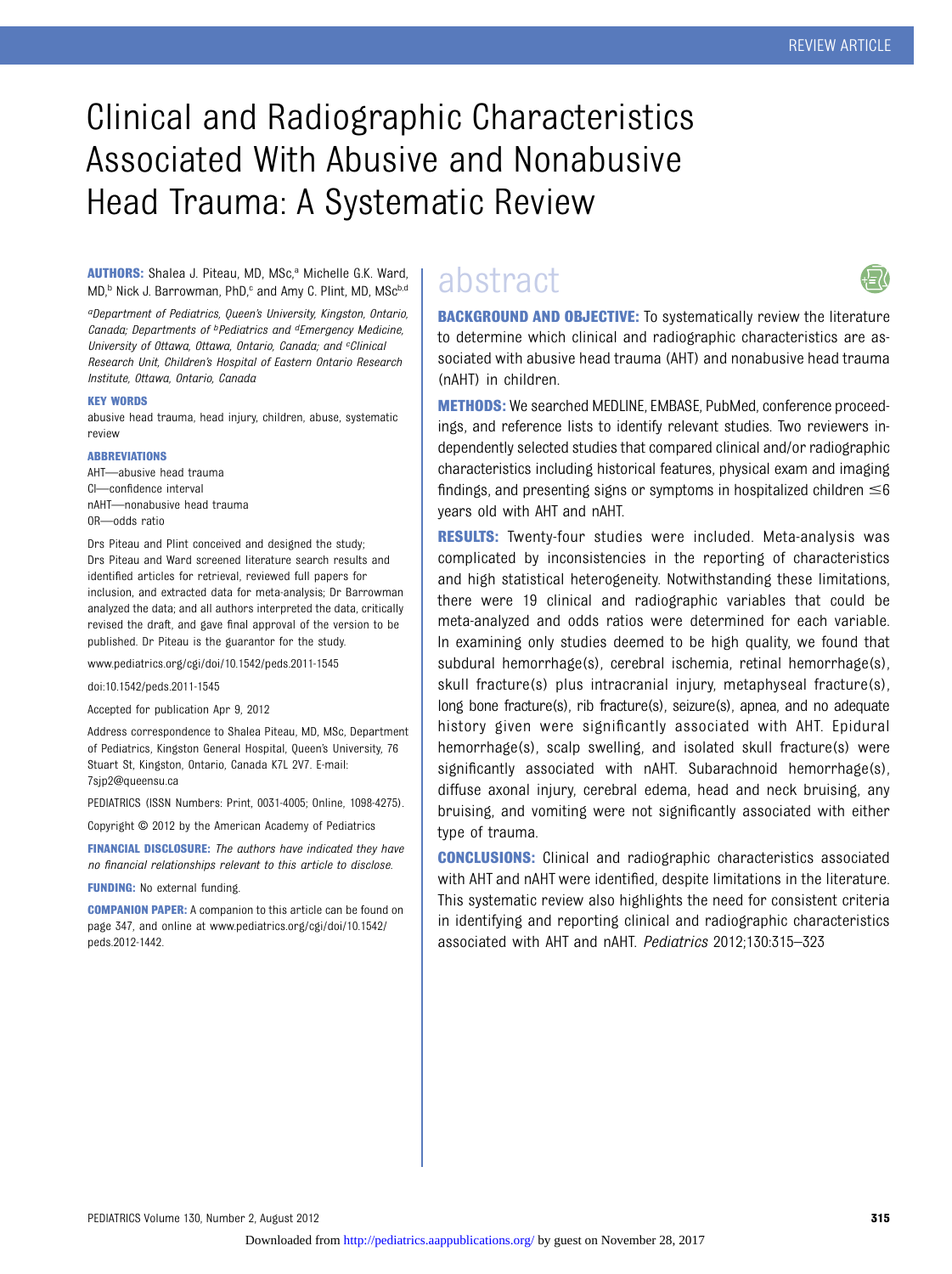Abusive head trauma (AHT) is the most common cause of traumatic death in children younger than 1 year<sup>1</sup> and is the most common cause of death due to child abuse.<sup>1</sup> Survivors of AHT are left with significant morbidity, with 45% having permanent neurologic sequelae compared with 5% of nonabuse cases.2

While the annual incidence of AHT is estimated at ∼24 to 34 per 100 000 children younger than 1 year, $3-5$  this is likely an underestimate because many cases are not brought to medical attention and others are not recognized as abuse. AHT in children can be difficult to diagnose because the symptoms are nonspecific, the history is often inaccurate, and the victim is often preverbal. In 1 study, physicians missed the diagnosis on initial presentation in one-third of cases and this resulted in repeated trauma, increased morbidity, and death.6 As there is no gold standard diagnostic test for child abuse, the diagnosis relies on clinical and radiographic features as well as supporting social and child welfare information. AHT may be recognized in part by historical features (eg, no history of trauma, a low-impact trauma history, a changing or inconsistent history, or a history incompatible with the injuries or incompatible with the child's developmental stage), certain types of intracranial injuries (eg, diffuse subdural hemorrhages), and associated injuries (eg, retinal hemorrhages, metaphyseal fractures, and patterned bruising). $6-12$ 

We planned a systematic review to summarize the best available evidence comparing the clinical and radiographic characteristics of AHT and nonabusive head trauma (nAHT) in hospitalized children. By identifying these features we hope to help front-line clinicians in the difficult task of distinguishing between AHT and nAHT trauma. Such information may improve outcomes for the victims of abuse and their siblings through the early identification of child abuse.

#### **METHODS**

We followed a protocol for this review, in which all eligibility criteria, outcomes, and analyses were specified a priori (available from authors on request).

#### Search Strategy

The main search strategy [\(Supplemen](http://pediatrics.aappublications.org/lookup/suppl/doi:10.1542/peds.2011-1545/-/DCSupplemental)[tal Information 1](http://pediatrics.aappublications.org/lookup/suppl/doi:10.1542/peds.2011-1545/-/DCSupplemental)) was developed by an experienced librarian and included MEDLINE (1950 to November, week 2, 2010) and EMBASE (1980 to week 45, 2010); both searches were executed through the Ovid interface. Other search strategies included searches of relevant conference proceedings (American Academy of Pediatrics, Canadian Pediatric Society, Pediatric Academic Societies, Society for Academic Emergency Medicine, Canadian Association of Emergency Physicians, American College of Emergency Physicians) for 1999–2009, contact with the primary author of relevant studies, and review of the reference lists of included studies and relevant reviews. There was no restriction on year, language, or publication status. Studies identified as eligible were used as seed articles for a PubMed-related article search conducted on November 18, 2010 [\(Supplemental Information 1](http://pediatrics.aappublications.org/lookup/suppl/doi:10.1542/peds.2011-1545/-/DCSupplemental)). The first 50 related articles (ranked by relevance) not previously identified by the subject search were retained and screened.

#### Study Selection

Studies were included if they compared historical features, physical examination or imaging findings, or presenting signs or symptoms of AHT and nAHT in hospitalized children  $\leq$ 6 years old. Head trauma was defined as skull fracture on computed tomography, MRI, or plain radiography or at least 1 of the following on computed tomography or MRI: subdural hemorrhage, epidural hemorrhage, subarachnoid hemorrhage, intraparenchymal hemorrhage, brain contusion, diffuse axonal injury, cerebral

edema, and hydrocephalus. Exclusion criteria included duplicate publications, review articles, opinion pieces, consensus statements, studies evaluating abusive injury exclusive of head trauma, noncomparative studies evaluating AHT, studies evaluating nonhospitalized children, studies examining only clinical outcomes, management or postmortem investigations, or studies judged to be methodologically weak owing to significant bias. Studies were judged to have significant bias if the same variables were applied in both the diagnosis and the characterization of abuse; for example, the pattern of head trauma was the primary factor used to define abuse and then was analyzed as a variable of abuse.

Two reviewers (S.J.P. and M.G.K.W.) independently reviewed the titles and abstracts generated by the search to identify potentially relevant articles. The 2 reviewers then independently assessed the full article by using a standardized form with eligibility criteria established a priori. Disagreements were resolved by consensus or by a third reviewer (A.C.P.) as necessary. The third reviewer (A.C.P.) additionally reviewed the eligibility of all studies deemed eligible by both reviewers (S.J.P. and M.G.K.W.), and disagreements were resolved by consensus. Authors were asked for clarification when it was unclear whether all children in the study met our definition of head trauma.

#### Assessment of Methodological **Quality**

Two independent reviewers (S.J.P. and M.G.K.W.) assessed study quality and disagreements were resolved by consensus or by the third reviewer (A.C.P.). Reviewerswerenotblindedto authoror other publication details. Study quality was assessed according to the ability to accurately categorize the etiology of head trauma as abusive or nonabusive based on a priori criteria. In the absence of a gold standard diagnostic test for child abuse, the quality of the a priori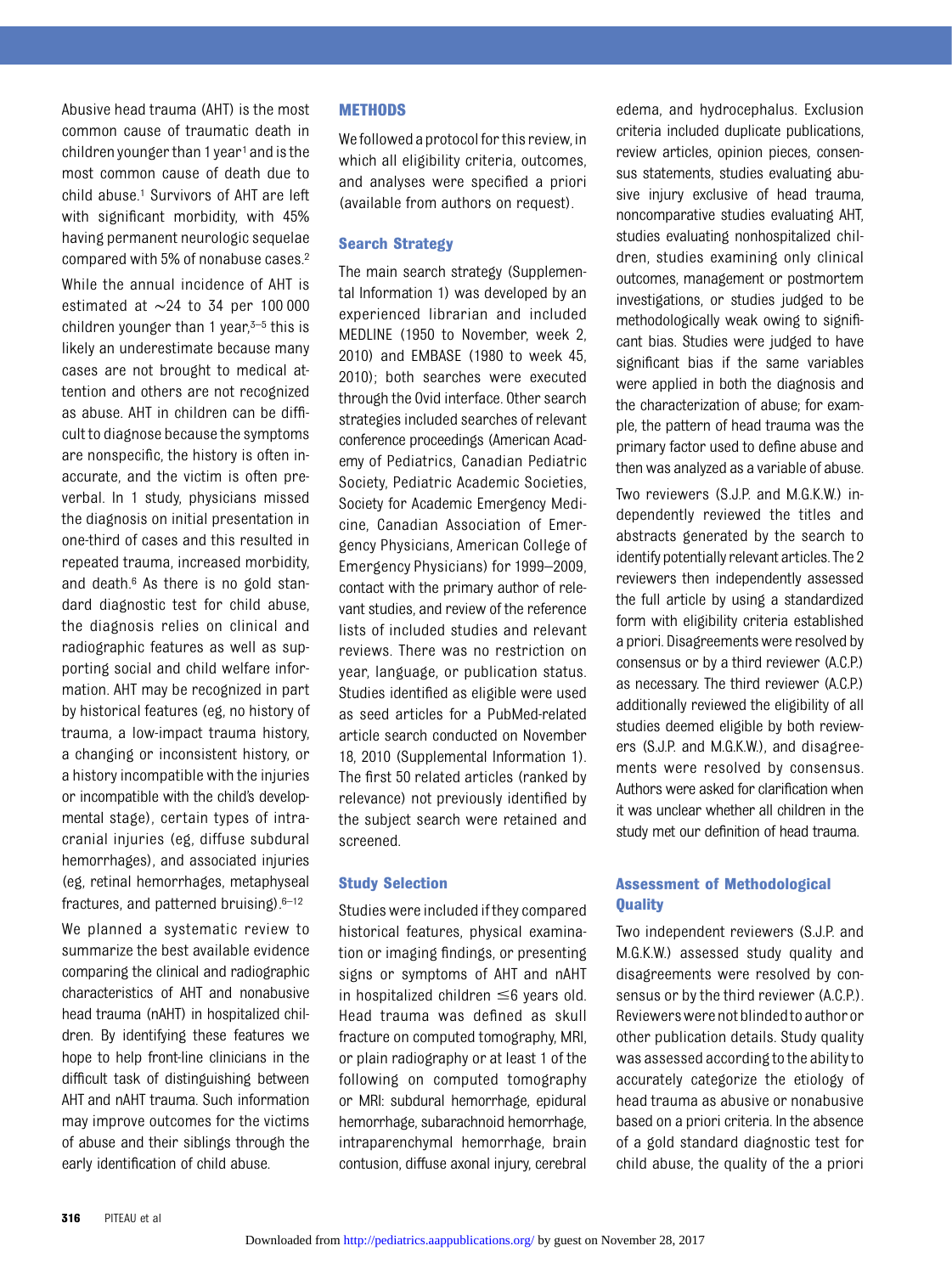criteria was assessed based on its ability to be free of bias and circular logic to arrive at a diagnosis of child abuse. Specifically, we applied the previously published 5-point scale, "ranking criteria for the definition of abuse," to categorize studies as high (score of 1 or 2) or low quality (score of  $3-5$ ) (Table 1).<sup>7,13-17</sup>

#### Data Extraction

Two reviewers (S.J.P. and M.G.K.W.) independently extracted data to a standardized form and entered it into Microsoft Excel (Microsoft Corp, Redmond, WA). Only consensus data were used in the review. Extracted data included: (1) characteristics of the study (design, year of publication, etc), (2) description of study populations (age, number of participants, etc), (3) standards used to determine abusive and nonabusive nature of injury, (4) type of head trauma (subdural hemorrhage, epidural hemorrhage, subarachnoid hemorrhage, intraparenchymal hemorrhage, skull fracture plus intracranial injury, isolated skull fracture, cerebral ischemia, cerebral edema, and diffuse axonal injury), and (5) other clinical variables. Other clinical variables included historical features (no adequate history, history of low-impact trauma, inconsistent history, the injury was blamed on home resuscitative efforts or on siblings, or delay in seeking care after an injury), presenting signs and symptoms (seizures at or within 24 hours

| <b>TABLE 1</b> Ranking of Criteria Used to Define |                     |  |  |  |
|---------------------------------------------------|---------------------|--|--|--|
|                                                   | Abuse <sup>17</sup> |  |  |  |

| Ranking | Criteria Used to Define Abuse                |
|---------|----------------------------------------------|
| 1       | Abuse confirmed at case conference or civil. |
|         | family, or criminal court proceedings        |
|         | or admitted by perpetrator                   |
| 2       | Abuse confirmed by stated criteria           |
|         | including multidisciplinary assessment       |
| 3       | Diagnosis of abuse defined by stated         |
|         | criteria                                     |
| 4       | Abuse stated as occurring, but no            |
|         | supporting detail given as to how it         |
|         | was determined                               |
| 5       | Abuse stated simply as "suspected"; no       |

details on whether it was confirmed

of presentation, vomiting, apnea at presentation, lethargy, abnormal neurologic status such as cranial nerve palsy or paresis), other physical findings (such as scalp swelling, retinal hemorrhage(s), rib fracture(s), long bone fracture(s), metaphyseal fracture(s), any bruising, head and neck bruising, other organ injury, cardio-respiratory compromise, and Glasgow Coma Scale score on admission), and operative interventions. Where studies included a category of head trauma of indeterminate etiology, these cases were excluded. Where studies included children with injuries that did not meet our definition of head trauma along with those that did meet our definition, we extracted data for eligible children only, and if data could not be extracted for only these children, the study was excluded.

#### Data Analysis

Data were expressed as pooled odds ratios (ORs) with 95% confidence intervals (CIs). For  $ORs > 1$ , the variable is associated with AHT and for ORs  $\leq$ 1, the variable is associated with nAHT. Data were pooled by using the Dersimonian-Laird random effect method by using the empirical OR with inverse variance weighting except when at least 1 cell in a  $2 \times 2$  table was 0, in which case 0.5 was added to all the cells in the table before computing the empirical OR and variance. Heterogeneity was examined by using the  $I^2$  statistic. Significance was determined by a  $P$  value  $\leq$ .05. Analyses were conducted by using custom programs written by using R version 2.10.18

Due to the inconsistency in the specific clinical and radiographic variables reported between studies and in the manner of reporting these variables between studies, we limited our metaanalysis to 19 variables.19 These variables were chosen because they were considered clinically relevant, were reported in at least 2 studies, and could be dichotomized into present and

absent. These variables were subdural hemorrhage(s), epidural hemorrhage(s), subarachnoid hemorrhage(s), retinal hemorrhage(s), skull fracture(s) cooccurring with intracranial injuries, isolated skull fracture(s), cerebral ischemia, cerebral edema, diffuse axonal injury, scalp swelling (defined as either soft tissue swelling or subgaleal hematoma), metaphyseal fracture(s), long bone fracture(s), rib fracture(s), any bruising, head and neck bruising (distinguished from other signs of external head trauma), apnea at presentation, seizure(s) at presentation or within 24 hours of presentation, vomiting, and no adequate history (such as no history of trauma).

Clinical and radiographic variables were analyzed in 2 separate groups: (1) all studies that reported a given variable and (2) high-quality studies only (rank 1 or 2). Given that the most common age group affected by abuse is children  $<$ 3 years old, we had a priori planned a subgroup analysis by age (children  $\leq$ 3 and  $\geq$ 3 years of age). This analysis was, however, not possible given the manner in which data were presented within included studies. When possible, the mean age of children in the 2 cohorts was compared. A Wilcoxon signed rank test tested the hypothesis that the abused children were younger than those not abused, accounting for the pairing within studies of children identified as abused and not abused. We expanded our a priori analysis plan by examining this hypothesis for studies that included only children up to 24 and 36 months old, respectively.

During data extraction, it became clear that studies could be grouped into 3 categories by the manner in which they reported clinical and radiographic characteristics, and this resulted in the need to expand our a priori analysis plan to consider missing data. For example, in reporting retinal hemorrhages, some studies clearly stated that all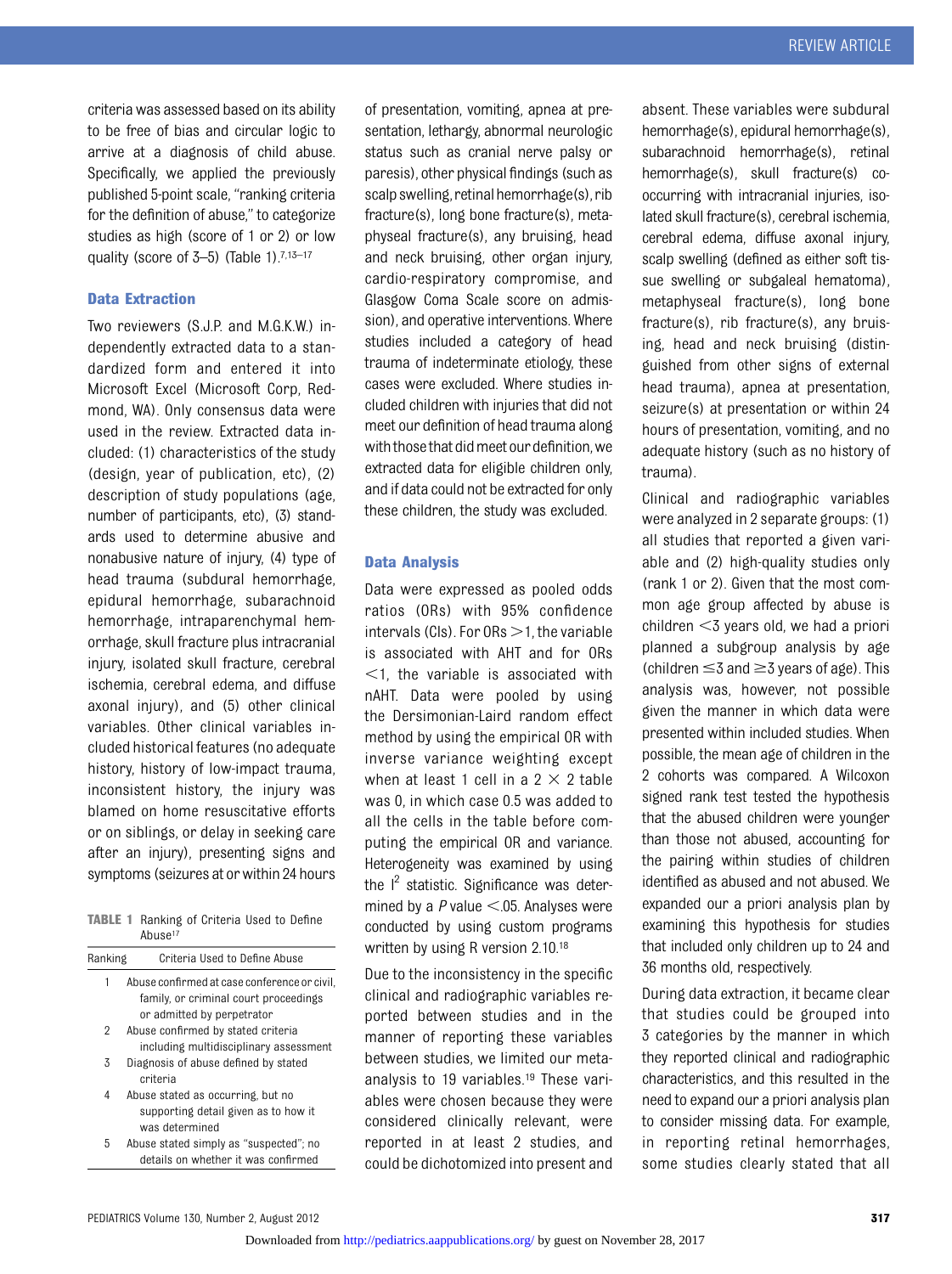children in each cohort had fundoscopic exams,15,20,21 some studies reported this variable for only the subset of children in each cohort who had fundoscopic exams,10,22–<sup>24</sup> while others (mainly retrospective cohort studies) reported the number of retinal hemmorhages as if all children in each cohort had a fundoscopic exam, but in detailed review, it was clear that this was highly unlikely.<sup>2,11,24-28</sup> We determined that of the 19 variables reported in this review, retinal hemorrhages and rib, long bone, and metaphyseal fractures were most likely to be affected by informative missing data, $29$  and these variables required a sensitivity analysis. These variables were chosen as specific investigations (skeletal survey or bone scan) or a specialized physical exam skill (fundoscopic examination) would be needed to rule out these findings and that these investigations and exams were much more likely to be completed for children in whom abusive trauma was suspected. For the sensitivity analysis, we considered all studies, as well as high-quality studies alone, and examined (1) those studies in which all children had the relevant investigation or examination and (2) those studies in which either all children had the relevant investigation or examination done and/or studies in which the proportion of the children having the investigation or examination done was clearly stated. We chose not to impute missing values (eg, we did not assume that unexamined children in the nonabuse cohort had the finding typically associated with abuse) given that in many of the retrospective studies we could not determine how many children had the investigation or examination done.

#### RESULTS

#### Description of Studies

Figure 1 shows the flow of studies through the selection process. Five hundred ninety-six studies were identified;





85 were deemed possibly relevant on screening and full text publications were obtained, and of these, 24 met inclusion criteria (Fig 1).2,8–12,15–21,26–28,30–<sup>38</sup> Two included studies<sup>37,38</sup> were identified by reviewing reference lists of relevant reviews.17 One study2 appeared to report data for 40 children that were also included in a second $35$  publication; only variables with no overlap were included. Table 2 describes the included studies. Twenty-one studies were deemed high quality (rank 1 or 2), and 3 studies were deemed low quality (rank 3, 4, or 5).

#### Clinical and Radiographic Variables

There was a wide range of clinical content in the included studies with 82 variables reported overall. Studies reported 1 to 35 variables, with a mean of 15 variables. Subdural hemorrhage was the most commonly reported variable, being reported in 15 studies. The following characteristics were reported in at least 10 studies: retinal hemorrhages, subarachnoid hemorrhage, epidural hemorrhage, seizure, and the injury mechanisms of motor vehicle accidents, falls, and admitted/witnessed assault.

Inconsistency in the definition and reporting of clinical and radiographic variables as well as high statistical heterogeneity presented challenges to metaanalysis. For example, subdural hemorrhage was reported as total, unilateral, bilateral, mixed density, interhemispheric, or subdural hemorrhage plus other injuries.2,8–12,15,21–23,25–28,31–35,37,38 Skull fracture was reported as simple, complex, multiple, bilateral, depressed, nonparietal, diastatic fractures  $>3$ mm, or fractures crossing suture lines.8,9,11,12,15,22,24–26,28,31–<sup>38</sup> By selecting variables that were clinically relevant, reported in at least 2 studies, and that could be dichotomized into present or absent, we were able to individually meta-analyze 19 clinical and radiographic variables. Table 3 provides a summary of the results of the meta-analysis for each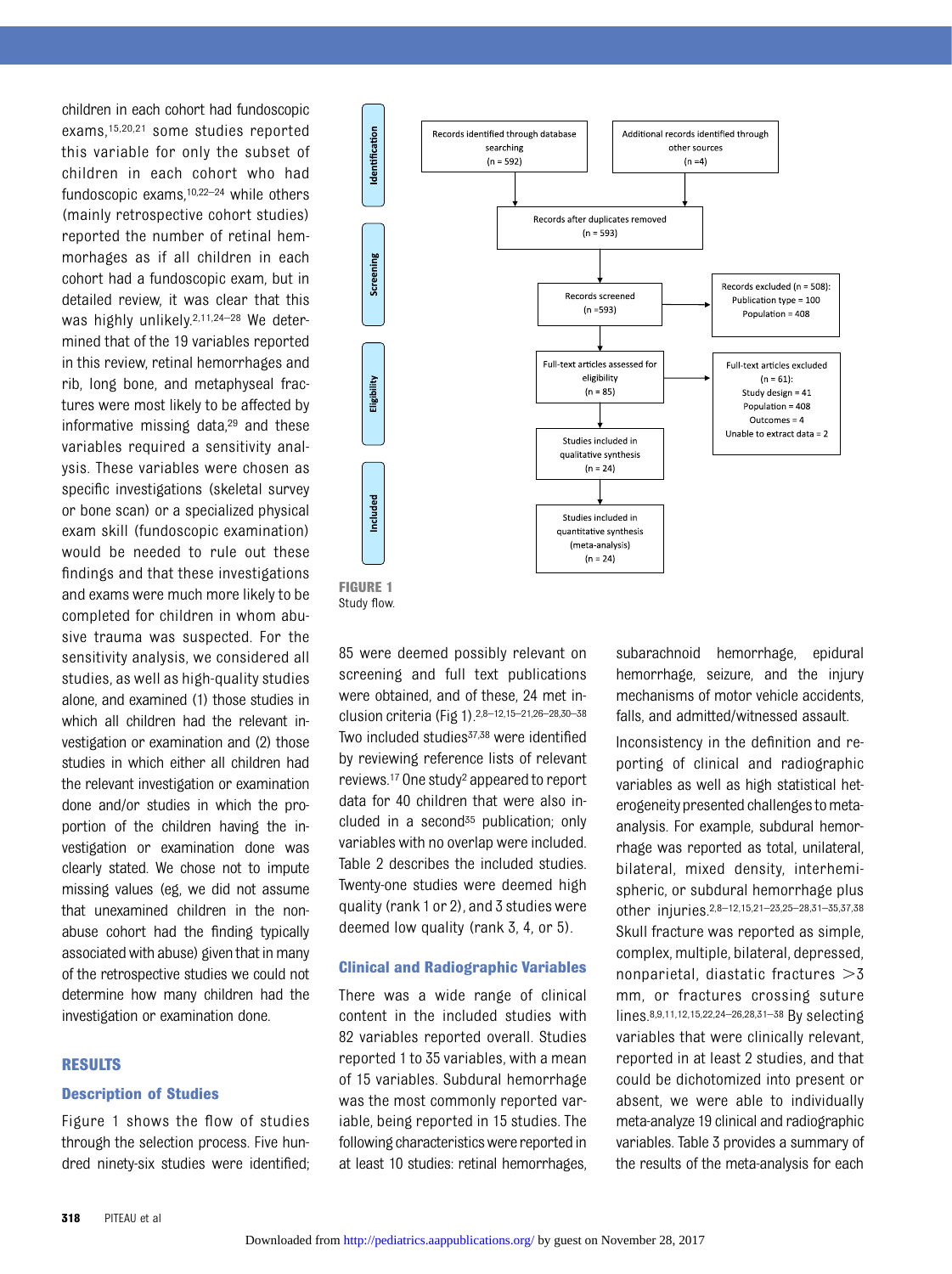|  | <b>TABLE 2</b> Characteristics of Included Studies ( $N = 24$ ) |  |  |  |  |
|--|-----------------------------------------------------------------|--|--|--|--|
|--|-----------------------------------------------------------------|--|--|--|--|

| First<br>Author           | Year of<br>Publication | Country     | Age, mo  | Sample<br>Size <sup>a</sup> | Type of<br>Study | Study Quality<br>Rank |
|---------------------------|------------------------|-------------|----------|-----------------------------|------------------|-----------------------|
| Bechtel <sup>9</sup>      | 2004                   | <b>US</b>   | $0 - 24$ | 82                          | Prospective      | 1 and $2$             |
| Billmire <sup>24</sup>    | 1985                   | <b>US</b>   | $0 - 12$ | 70                          | Retrospective    | $1$ and $2$           |
| Datta <sup>35</sup>       | 2005                   | UK          | $0 - 24$ | 52                          | Retrospective    | $1$ and $2$           |
| Duhaime <sup>12</sup>     | 1992                   | <b>US</b>   | $0 - 24$ | 68                          | Prospective      | $1$ and $2$           |
| Ettaro <sup>25</sup>      | 2004                   | <b>US</b>   | $0 - 36$ | 377                         | Retrospective    | $1$ and $2$           |
| Ewing-Cobbs <sup>2</sup>  | 1998                   | US          | $0 - 72$ | 40                          | Prospective      | $1$ and $2$           |
| Ewing-Cobbs <sup>35</sup> | 2000                   | <b>US</b>   | $0 - 72$ | 60                          | Prospective      | 1 and $2$             |
| Feldman <sup>22</sup>     | 2001                   | <b>US</b>   | $0 - 36$ | 54                          | Prospective      | $1$ and $2$           |
| Hettler <sup>10</sup>     | 2003                   | <b>US</b>   | $0 - 36$ | 163                         | Retrospective    | $1$ and $2$           |
| $H$ obbs $36$             | 1984                   | UK          | $0 - 24$ | 89                          | Retrospective    | $1$ and $2$           |
| Hoskote <sup>37</sup>     | 2002                   | UK          | $0 - 24$ | 16                          | Retrospective    | $\overline{4}$        |
| Hymel <sup>8</sup>        | 2007                   | <b>US</b>   | $0 - 36$ | 41                          | Prospective      | 1 and $3$             |
| Ichord <sup>31</sup>      | 2007                   | <b>US</b>   | $0 - 36$ | 52                          | Prospective      | $1$ and $2$           |
| Keenan <sup>26</sup>      | 2004                   | <b>US</b>   | $0 - 24$ | 152                         | Prospective      | $1$ or $2$            |
| Kelly <sup>28</sup>       | 2004                   | New Zealand | $0 - 24$ | 64                          | Retrospective    | $\overline{4}$        |
| McKinney <sup>30</sup>    | 2008                   | <b>US</b>   | $0 - 36$ | 32                          | Retrospective    | $1$ and $2$           |
| Myhre <sup>32</sup>       | 2007                   | Norway      | $0 - 36$ | 52                          | Retrospective    | $\overline{2}$        |
| Reece <sup>11</sup>       | 2000                   | US          | $0 - 36$ | 179                         | Retrospective    | 1 and $2$             |
| Ruppel <sup>38</sup>      | 2001                   | <b>US</b>   | $0 - 72$ | 13                          | Prospective      | 5                     |
| Shugerman <sup>27</sup>   | 1996                   | <b>US</b>   | $0 - 36$ | 87                          | Retrospective    | $\overline{2}$        |
| Tzioumi <sup>23</sup>     | 1998                   | Australia   | $0 - 24$ | 36                          | Retrospective    | $1$ and $2$           |
| Vavilala <sup>33</sup>    | 2007                   | <b>US</b>   | $0 - 60$ | 10                          | Prospective      | $1$ and $2$           |
| Vinchon <sup>21</sup>     | 2005                   | France      | $0 - 24$ | 150                         | Prospective      | 1 and $2$             |
| Vinchon <sup>15</sup>     | 2009                   | France      | $0 - 24$ | 84                          | Prospective      | 1                     |

High-quality studies = 1–2; low-quality studies = 3–5 as based on the criteria used to determine the etiology of head injury. a Sample size reported is that of children in each included study that met our definition of head trauma and for whom data relevant to the review could be extracted. The Duhaime,12 McKinney,32 Reece,11 and Billmire26 studies included children who did not meet our definition of head trauma and the sample size reported is for only those children that meet our definition.

individual characteristic, and [Supplemen](http://pediatrics.aappublications.org/lookup/suppl/doi:10.1542/peds.2011-1545/-/DCSupplemental)[tal Information 2](http://pediatrics.aappublications.org/lookup/suppl/doi:10.1542/peds.2011-1545/-/DCSupplemental) shows forest plots for these characteristics. The degree of statistical heterogeneity varied markedly between the variables and ranged from low to high (Table 3). Of note, a high OR does not directly correlate with a high positive predictive value for a given feature since this depends on the prevalence of abuse in the individual studies.

#### Variables Associated With AHT

When examining all studies, subdural hemorrhage(s), cerebral ischemia, cerebral edema, retinal hemorrhage(s), skull fracture(s) co-occurring with intracranial injury, metaphyseal fracture(s), long bone fractures(s), rib fracture(s), any bruising, seizure(s) at or within 24 hours of presentation, apnea at presentation, and no adequate history were individually significantly associated with AHT (Table 3). Including only high-quality studies, cerebral edema and any bruising were no longer significantly associated with AHT.

#### Variables Associated With nAHT

When examining all studies, epidural hemorrhage(s), isolated skull fracture (s), scalp swelling, and head and neck bruising were significantly associated with nAHT (Table 3). When analysis was limited to high-quality studies, head and neck bruising was no longer significantly associated with nAHT.

#### Variables Not Significantly Associated With AHT or nAHT

When examining all studies and only high-quality studies, subarachnoid hemorrhage(s), diffuse axonal injury, and vomitingwerenotsignificantlyassociated with AHTor nAHT. Head and neck bruising, any bruising, and cerebral edema were not significantly associated with AHT or nAHT in only high-quality studies.

#### Sensitivity Analysis

We performed a sensitivity analysis for 4 variables: retinal hemorrhages and long bone, metaphyseal, and rib fractures [\(Supplemental Information](http://pediatrics.aappublications.org/lookup/suppl/doi:10.1542/peds.2011-1545/-/DCSupplemental) [3 and 4](http://pediatrics.aappublications.org/lookup/suppl/doi:10.1542/peds.2011-1545/-/DCSupplemental)). While retinal hemorrhages remained significantly associated with AHT, long bone and rib fractures did not, and there were no studies examining metaphyseal fractures to include in the analysis. The small number of studies also limited the analyses for rib and long bone fractures.

#### Age

Fourteen studies contributed data to the age analysis. Seven studies did not report the mean age of the individual cohorts,12,25,26,30,32,34,36 3 studies reported the mean age for both cohorts but we extracted data only for children meeting our eligibility criteria and we could not extract the corresponding age data,11,12,24 and 1 article reported mean age<sup>35</sup> but this overlapped with data reported in another article.2 In all except 1 study, $8$  the mean age of children identified as abused was lower than the mean age of children identified as not abused ( $P < .0004$ ). The range of mean ages reported was 2.1 to 22 months in the abuse cohort and 5.64 to 43 months in the nonabuse cohort. Among the abuse cohort, the mean age was  $\leq$ 12 months in 12 (86%) studies and  $<$ 6 months in 6 (43%) studies. Among the nonabuse cohort, the mean age was  $\leq$ 12 months in 7 (50%) studies and  $<$ 6 months in 1 (7%) study. When the analysis was restricted to the 11 studies that include children  $<$ 36 months old and to the 6 studies that include children  $\leq 24$ months old, the mean age of the children identified as abused remained lower than the mean age of children identified as not abused ( $P = .003$  and  $P = .03$ , respectively).

#### **DISCUSSION**

#### Principal Findings of the Review

Distinguishing between AHTand nAHT can be challenging. Negative consequences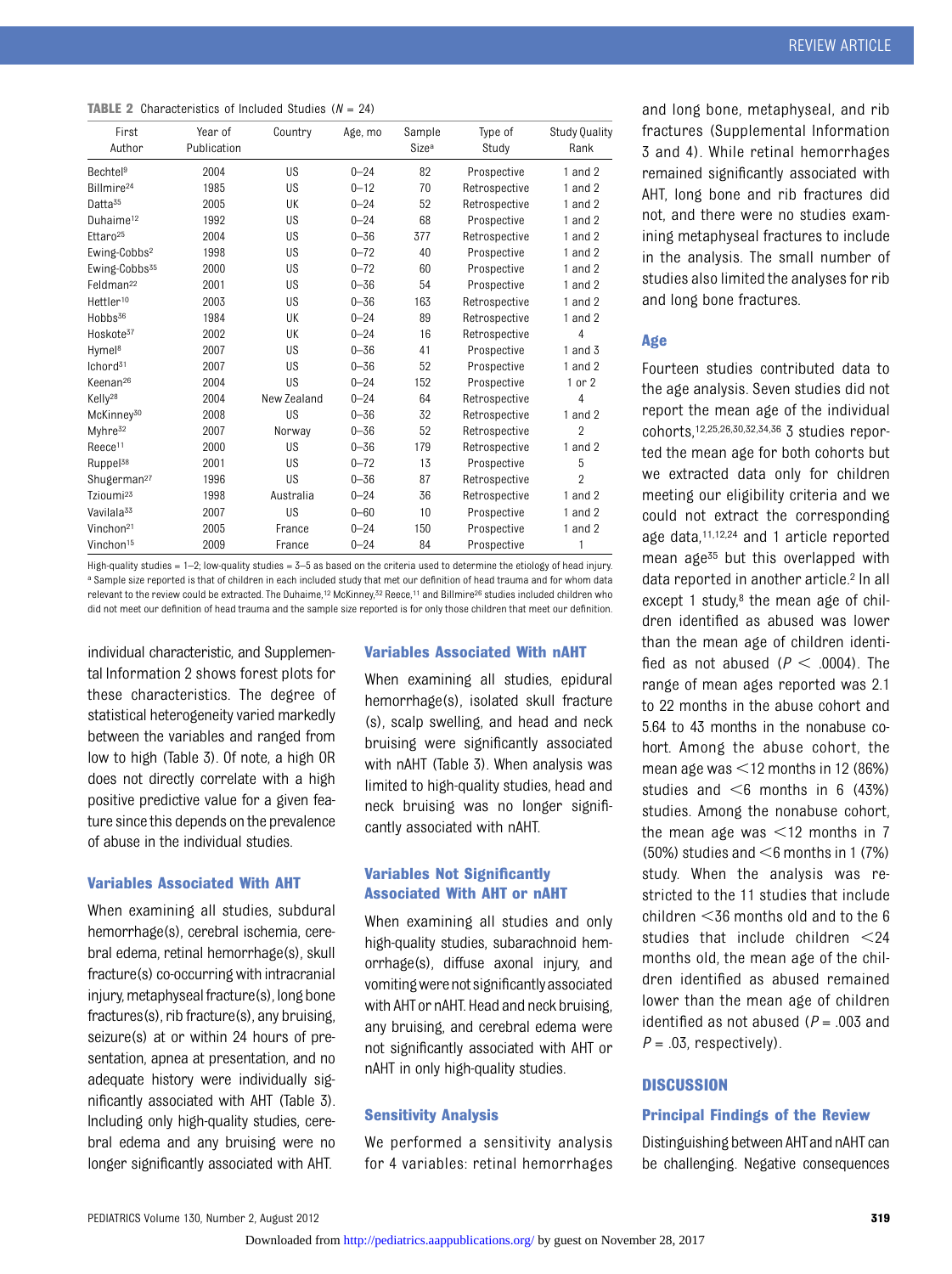|  |  | <b>TABLE 3</b> Clinical and Radiographic Characteristics Associated With ABT and nABT |  |  |  |
|--|--|---------------------------------------------------------------------------------------|--|--|--|
|  |  |                                                                                       |  |  |  |

| Characteristic                          | No. of         | OR (95% CI); OR $>1$                         | $I^2$ , %       | P       |
|-----------------------------------------|----------------|----------------------------------------------|-----------------|---------|
|                                         | <b>Studies</b> | Favors Abuse; OR <1                          |                 |         |
|                                         |                | Favors Nonabuse                              |                 |         |
| Subdural hemorrhage(s)                  |                |                                              |                 |         |
| All studies                             | 15             | $8.92(6.77 - 11.74)$                         | 0               | < 0.01  |
| High-quality studies                    | 14             | 8.90 (6.75 - 11.73)                          | $\mathbf{0}$    | < 0.01  |
| Epidural hemorrhage(s)                  |                |                                              |                 |         |
| All studies                             | 10             | $0.15(0.08 - 0.29)$                          | 0               | < 0.01  |
| High-quality studies                    | 9              | $0.13(0.06 - 0.26)$                          | $\Omega$        | < 0.01  |
| Subarachnoid hemorrhage(s)              |                |                                              |                 |         |
| All studies                             | 13             | $1.42(0.67 - 3.0)$                           | 76              | .36     |
| High-quality studies                    | 11             | $1.31(0.58 - 3.0)$                           | 80              | .52     |
| Cerebral edema                          |                |                                              |                 |         |
|                                         |                |                                              |                 |         |
| All studies                             | 9              | 2.17 (1.06-4.45)                             | 54              | .03     |
| High-quality studies                    | 7              | $2.05(0.82 - 5.10)$                          | 65              | .12     |
| Cerebral ischemia                       |                |                                              |                 |         |
| High-quality studies                    | 4              | 4.79 (1.84-2.46)                             | 29              | .001    |
| Diffuse axonal injury                   |                |                                              |                 |         |
| All studies                             | 6              | $1.47(0.26 - 8.32)$                          | 61              | .66     |
| High-quality studies                    | 4              | $0.83$ $(0.06 - 2.46)$                       | 72              | .89     |
| Skull fracture(s) + intracranial injury |                |                                              |                 |         |
| High-quality studies                    | 4              | 7.76 (1.06-57.08)                            | 88              | .04     |
| Isolated skull fracture(s)              |                |                                              |                 |         |
| High-quality studies                    | 2              | $0.01$ $(0.003 - 0.04)$                      | 0               | < 0.001 |
| Long bone fracture(s)                   |                |                                              |                 |         |
| All studies                             | 8              | 4.234 (2.50-7.19)                            | 0               | < 0.001 |
| High-quality studies                    | 6              | 4.344 (2.52-7.49)                            | $\mathbf{0}$    | < 0.01  |
| Metaphyseal fracture(s)                 |                |                                              |                 |         |
| All studies                             | 2              | 11.76 (2.18-63.41)                           | 0               | .004    |
| High-quality studies                    | $\mathbf{1}$   | 1 5.06 (1.93-117.72)                         | Single estimate | < 0.001 |
| Rib fracture(s)                         |                |                                              |                 |         |
| All studies                             | 7              | 8.89 (4.04-7.19)                             | 1               | < 0.001 |
| High-quality studies                    | 6              | $9.84(4.42 - 21.90)$                         | $\mathbf{0}$    | < 0.01  |
| Retinal hemorrhage(s)                   |                |                                              |                 |         |
| All studies                             | 14             | 27.12 (15.70-46.84)                          | 24              | < 0.001 |
| High-quality studies                    | 12             | 28.24 (15.37-51.90)                          | 35              | < 0.001 |
| Any bruising                            |                |                                              |                 |         |
| All studies                             | 5              | 4.77 (1.62-14.05)                            | 15              | .005    |
| High-quality studies                    | 3              | $5.35(0.91 - 31.41)$                         | 0               | .06     |
| Head and neck bruising                  |                |                                              |                 |         |
| All studies                             | 3              | $0.42$ $(0.19 - 0.94)$                       | 26              | .03     |
| High-quality                            | $\overline{2}$ | $0.65$ $(0.27 - 1.57)$                       | 0               | .34     |
| Scalp swelling                          |                |                                              |                 |         |
| High-quality studies                    | 7              | $0.12$ $(0.05 - 0.32)$                       | 65              | < 0.001 |
| Apnea                                   |                |                                              |                 |         |
| All studies                             | 4              | 5.31 (2.34-12.05)                            | 0               | < 0.001 |
| High-quality studies                    | 3              | 4.89 (2.08-11.49)                            | 0               | < 0.001 |
| Seizure(s)                              |                |                                              |                 |         |
| All studies                             | 10             | 7.25 (3.04-17.27)                            | 77              | < 0.001 |
| High-quality studies                    | 9              | 11.24 (7.30-17.29)                           | 0               | < 0.001 |
| Vomiting                                |                |                                              |                 |         |
| High-quality studies                    | 3              | $0.89$ $(0.02 - 4.88)$                       | 83              | .89     |
| No adequate history                     |                |                                              |                 |         |
| All studies                             | 9              |                                              | 69              | < 0.001 |
| High-quality studies                    | 8              | 46.94 (12.91-170.63)<br>52.72 (12.79-217.33) | 72              | < 0.001 |
|                                         |                |                                              |                 |         |

including re-injury and death have been shown to occur when the diagnosis has been missed.6 There can also be negative consequences to the child and family with an incorrect diagnosis of abusive injury. For these

reasons, accurate diagnoses must be made. From our systematic review we were able to highlight some clinical and radiographic characteristics associated with AHT and nAHT in children.

We found that each of subdural hemorrhage(s), cerebral ischemia, skull fracture(s) in conjunction with intracranial injury, retinal hemorrhage(s), long bone fracture(s), rib fracture(s), metaphyseal fracture(s), seizure(s) at presentation or within 24 hours, apnea at presentation, and no adequate history were individually significantly associated with AHT when only high-quality studies were meta-analyzed. Epidural hemorrhage(s), scalp swelling, and isolated skull fracture(s) were each significantly associated with nAHT when high-quality studies were meta-analyzed. Although we recognize that patterns of injuries are of key importance in making a diagnosis of abuse or nonabuse, limitations in the data, as well as the manner in which it was presented, prevented us from examining whether variables were associatedwith abusewhenfound in combination.

#### Comparison With Other Studies

In 1962, Kempe described "battered child syndrome" as the combination of subdural hemorrhage, skeletal injuries, and bruises.39 Since then, many studies have supported the association of subdural hemorrhage with child abuse,6,40,41 the association of epidural hemorrhage with nAHT, and the association of subarachnoid hemorrhage with both mechanisms of injury.<sup>2,27,35</sup> Our study provides evidence that a younger age is associated with AHT, and this may support the hypothesized temporal association between AHT and crying patterns in infants within the first 3 months of life.42 This finding may also reflect the physiologic and anatomic differences in younger children that may alter the susceptibility to head injury with a given mechanism or force.<sup>43-45</sup>

Maguire et al<sup>13</sup> recently published a systematic review addressing a similar question as our review. Similar to our study, they found that apnea, retinal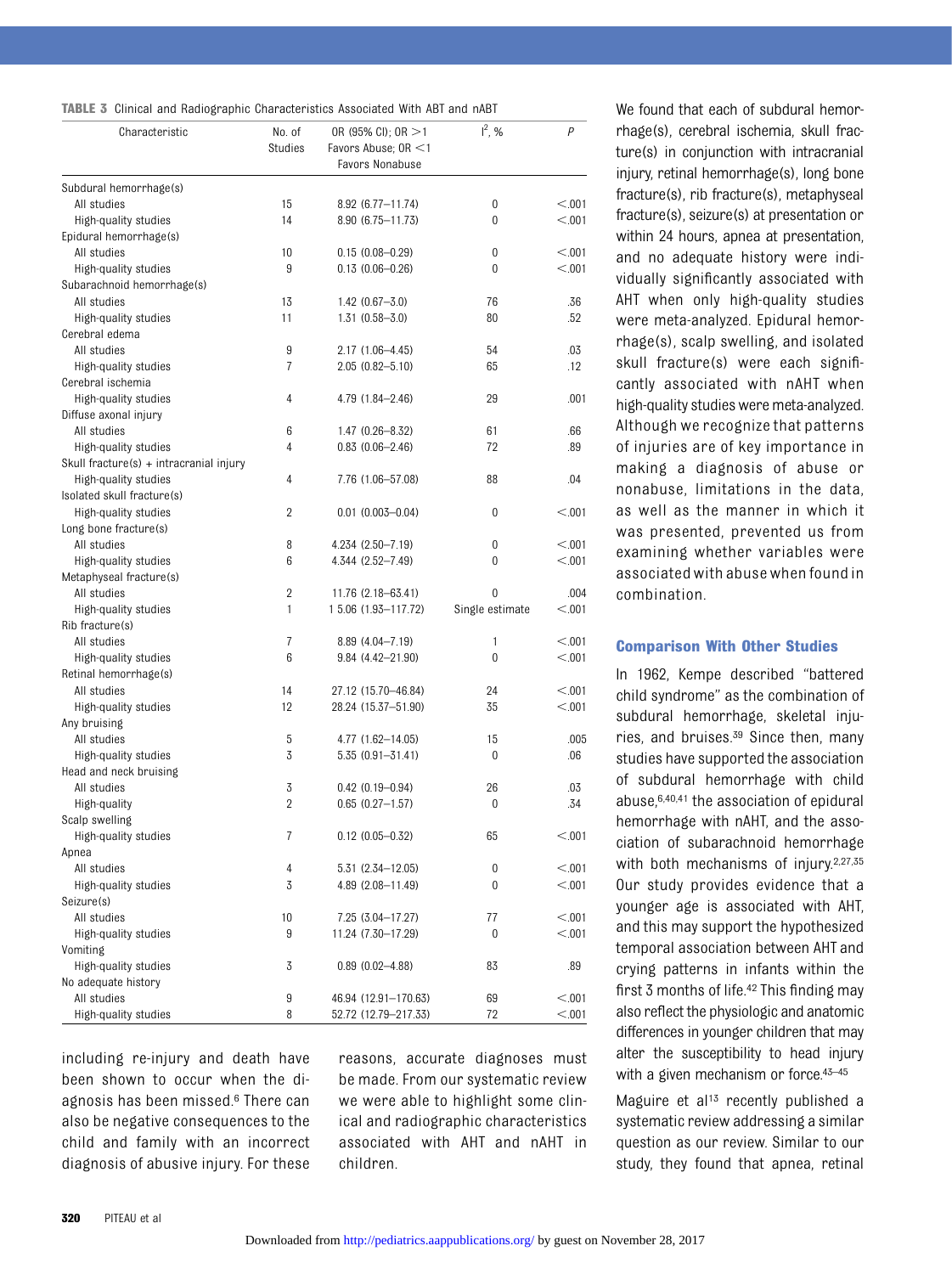hemorrhage, rib fractures, long bone fractures, skull fractures associated with intracranial injury, and seizures were associated with abuse.13 The review also found head and neck bruising was associated with nAHT. Some important differences exist, however, between these 2 reviews, including the definition of head trauma, articles included, characteristics analyzed, statistical methodology, and data representation. Specifically, our review included examination of historical features and the type of intracranial injury. We believe that the type of intracranial injury associated with injury mechanism is critical, as these may be the initial data available to front-line clinicians who must make a preliminary determination around injury mechanism. We included only studies of admitted patients to focus on more seriously injured patients, and we limited our study population to a younger age to focus on the primary age group at risk for AHT. We included more studies in our systematic review, although 3 studies in Maguire et al's 2009 review did not meet our inclusion criteria. We also chose to examine statistical heterogeneity between studies and to examine all studies, as well as only high-quality studies, to address the robustness of our data. Interestingly, when low-quality studies were excluded from analysis, only 3 variables were no longer significantly associated with either AHT or nAHT suggesting our conclusions are fairly robust. We dealt with informative missing data in a different manner. The Maguire et al 2009 review imputed informative missing data when only a proportion of the children in each cohort had the investigations. We chose not to use this approach for our sensitivity analysis since we could not determine the proportion of children in each cohort that had the given investigation or exam performed. The small number of studies accurately reporting missing data limited our sensitivity analysis.

Two other reviews of characteristics associated with AHT and nAHT have been recently published. One, by Kemp et al, reviewed neuroradiologic features in 21 studies of children hospitalized with head trauma. This study's finding that subdural hemorrhage and hypoxic ischemic injury were significantly associated with AHT46 was in agreement with our results. The authors also found that cerebral edema was associated with AHT. The second study, a patient-level meta-analysis from 6 cohort studies, examined the positive predictive values of a combination of 6 clinical features (head and neck bruising, rib fracture, skull fractures, long bone fractures, retinal hemorrhage, seizures, and apnea) in conjunction with intracranial injury.47 It reported that any combination of  $\geq$ 3 features yielded a positive predictive value for AHT of 85%. Given the limitations of the articles included in our review, an analysis of combined features was not possible in our study.

#### Limitations of the Review

The meta-analysis for this review was made difficult by inconsistencies in the criteria used to determine the etiology for head trauma, inconsistencies in defining and reporting clinical and radiographic variables, and a moderateto high degree of statistical heterogeneity between studies. As there are no standardized criteria for the definition of abuse, most authors developed their own criteria, and many of these are fraught with circular reasoning. The diagnosis of AHT relies on historical features, clinical findings, and radiologic interpretations, and it is these same criteria that are used to categorize head trauma as abusive or nonabusive. We attempted to address this limitation by using a published scale to rank the quality of the criteria used for defining abuse7,13,16,17 and examined our results for all eligible studies, as well as for those using high-quality criteria.

However, for features that have been traditionally associated with abuse (such as subdural hemorrhage and retinal hemorrhage), this ranking scale does not compensate well for circularity and thus our results must be interpreted cautiously.

Significant variability in the definition and description of clinical and radiographic variables in the included studies made meta-analysis difficult. This variability highlights the need for the standardization of definitions and descriptions of characteristics to accurately compare data between studies or combine data for meta-analysis. Ultimately, such standardization could advance the development of accurate diagnostic criteria for AHT. The high degree of heterogeneity among studies may reflect this lack of standardization, somewhat weakening the clinical interpretability of the review findings.

All studies included in this review were, as expected, observational studies. Selection, informational, and confounding bias are limitations to these studies. The retrospective studies were limited with respect to reporting missing data. Many studies reported data around characteristics (eg, retinal hemorrhages) as if all children in both cohorts had undergone the necessary investigation or examination (eg, fundoscopy) to look for the characteristic in question; however, a detailed review of the data revealed this to be unlikely. While we performed a sensitivity analysis to examinethis issue, our results needto be interpreted cautiously. The retrospective studies in this review were also limited by recall bias; for example, the low-quality studies relied on medical record coding for the diagnosis of abuse, without reviewing supporting detail as to how abuse was determined. By limiting the review to studies of admitted children, only serious head injurieswould have been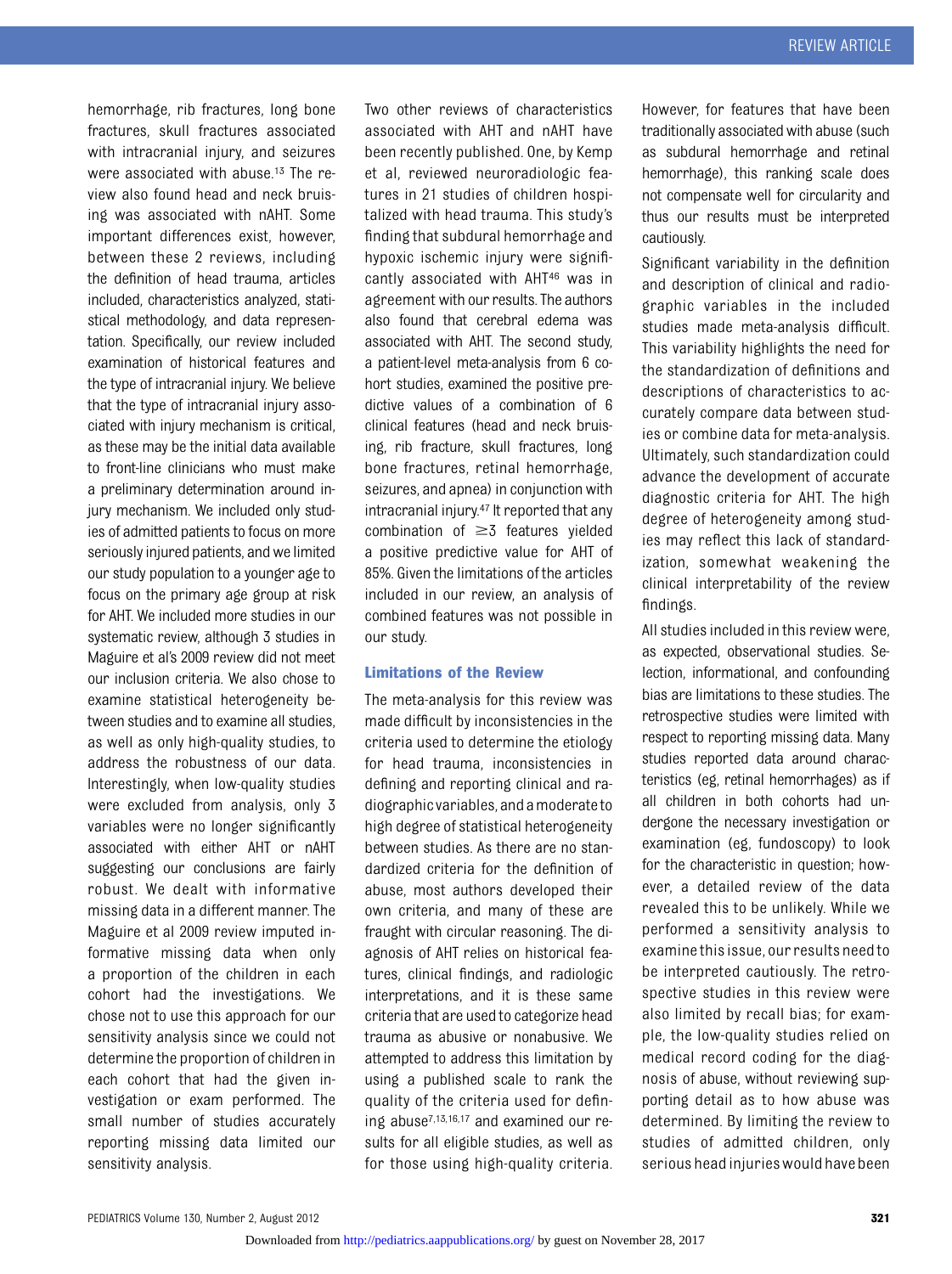included, but children who died before presentation would have been excluded. As well, children with less severe abusive injuries may be less likely to be brought to the hospital after an abusive event. Thus, a selection bias may occur for children with more severe injuries and symptoms in the abusive cohort being brought to the hospital compared with those in the nonabusive cohort.

#### CONCLUSIONS

Clinical and radiographic variables associated with AHT and nAHT in children were identified, despite important limitations in the existing literature. This systematic review highlights the need for consistent criteria in identifying and reporting the historical, physical, and radiographic variables associated with abusive and nonabusive head injuries. A future multicenter prospective trial evaluating AHT and nAHT by using standard criteria for both the categorization of etiology and for the examination and reporting of characteristics of head trauma would allow for more definitive findings.

#### ACKNOWLEDGMENTS

The authors gratefully acknowledge the following individuals for their contributions to this project: Margaret Sampson, MLIS, PhD, AHIP (search services), and Erin Crouchman, MSc (article retrieval).

#### REFERENCES

- 1. Duhaime AC, Christian CW, Rorke LR, et al. Nonaccidental head trauma in infants—the "shaken baby syndrome.". N Engl J Med. 1999;338:1822–1829
- 2. Ewing-Cobbs L, Kramer L, Prasad M, et al. Neuroimaging, physical, and developmental findings after inflicted and noninflicted traumatic brain injury in young children. Pediatrics. 1998;102(2 pt 1):300–307
- 3. Barlow KM, Minns RA. Annual incidence of shaken impact syndrome in young children. Lancet. 2000;356(9241):1571–1572
- 4. Minns RA, Jones PA, Mok JY. Incidence and demography of non-accidental head injury in southeast Scotland from a national database. Am J Prev Med. 2008;34(suppl 4): S126–S133
- 5. Keenan HT, Runyan DK, Marshall SW, Nocera MA, Merten DF, Sinal SH. A populationbased study of inflicted traumatic brain injury in young children. JAMA. 2003;290(5): 621–626
- 6. Jenny C, Hymel KP, Ritzen A, Reinert SE, Hay TC. Analysis of missed cases of abusive head trauma. JAMA. 1999;281(7):621–626
- 7. Kemp AM, Dunstan F, Harrison S, et al. Patterns of skeletal fractures in child abuse: a systematic review. BMJ. 2008; 337:a1518
- 8. Hymel KP, Makoroff KL, Laskey AL, Conaway MR, Blackman JA. Mechanisms, clinical presentations, injuries, and outcomes from inflicted versus noninflicted head trauma during infancy: results of a prospective, multicentered, comparative study. Pediatrics. 2007;119(5):922–929
- 9. Bechtel K, Stoessel K, Leventhal JM, et al. Characteristics that distinguish accidental from abusive injury in hospitalized young children with head trauma. Pediatrics. 2004; 114(1):165–168
- 10. Hettler J, Greenes DS. Can the initial history predict whether a child with a head injury has been abused? Pediatrics. 2003; 111(3):602–607
- 11. Reece RM, Sege R. Childhood head injuries: accidental or inflicted? Arch Pediatr Adolesc Med. 2000;154(1):11–15
- 12. Duhaime AC, Alario AJ, Lewander WJ, et al. Head injury in very young children: mechanisms, injury types, and ophthalmologic findings in 100 hospitalized patients younger than 2 years of age. Pediatrics. 1992;90 (2 pt 1):179–185
- 13. Maguire S, Pickerd N, Farewell D, Mann M, Tempest V, Kemp AM. Which clinical features distinguish inflicted from non-inflicted brain injury? A systematic review. Arch Dis Child. 2009;94(11):860–867
- 14. Geddes JF, Hackshaw AK, Vowles GH, Nickols CD, Whitwell HL. Neuropathology of inflicted head injury in children. I. Patterns of brain damage. Brain. 2001;124(pt 7):1290–1298
- 15. Vinchon M, de Foort-Dhellemmes S, Desurmont M, Delestret I. Confessed abuse versus witnessed accidents in infants: comparison of clinical, radiological, and ophthalmological data in corroborated cases. Childs Nerv Syst. 2010;26(5):637–645
- 16. Maguire S, Moynihan S, Mann M, Potokar T, Kemp AM. A systematic review of the features that indicate intentional scalds in children. Burns. 2008;34(8):1072–1081
- 17. Maguire S, Mann MK, Sibert J, Kemp A. Are there patterns of bruising in childhood which are diagnostic or suggestive of abuse? A systematic review. Arch Dis Child. 2005;90 (2):182–186
- 18. R Development Core Team. R: A Language and Environment for Statistical Computing. Vienna, Austria: R Foundation for Statistical Computing; 2009
- 19. Higgins JP, Thompson SG, Deeks JJ, Altman DG. Measuring inconsistency in meta-analyses. BMJ. 2003;327(7414):557–560
- 20. Bechtel K, Berger R. Inflicted traumatic brain injury: making the diagnosis in the emergency department. Clin Pediatr Emerg Med. 2006;7:138–142
- 21. Vinchon M, Defoort-Dhellemmes S, Desurmont M, Dhellemmes P. Accidental and nonaccidental head injuries in infants: a prospective study. J Neurosurg. 2005;102(suppl 4): 380–384
- 22. Feldman KW, Bethel R, Shugerman RP, Grossman DC, Grady MS, Ellenbogen RG. The cause of infant and toddler subdural hemorrhage: a prospective study. Pediatrics. 2001;108(3):636–646
- 23. Tzioumi D, Oates RK. Subdural hematomas in children under 2 years. Accidental or inflicted? A 10-year experience. Child Abuse Negl. 1998;22(11):1105–1112
- 24. Billmire ME, Myers PA. Serious head injury in infants: accident or abuse? Pediatrics. 1985;75(2):340–342
- 25. Ettaro L, Berger RP, Songer T. Abusive head trauma in young children: characteristics and medical charges in a hospitalized population. Child Abuse Negl. 2004;28(10):1099–1111
- 26. Keenan HT, Runyan DK, Marshall SW, Nocera MA, Merten DF. A population-based comparison of clinical and outcome characteristics of young children with serious inflicted and noninflicted traumatic brain injury. Pediatrics. 2004;114(3):633–639
- 27. Shugerman RP, Paez A, Grossman DC, Feldman KW, Grady MS. Epidural hemorrhage: is it abuse? Pediatrics. 1996;97(5):664–668
- 28. Kelly P, Hayes I. Infantile subdural haematoma in Auckland, New Zealand: 1988-1998. N Z Med J. 2004;117(1201):U1047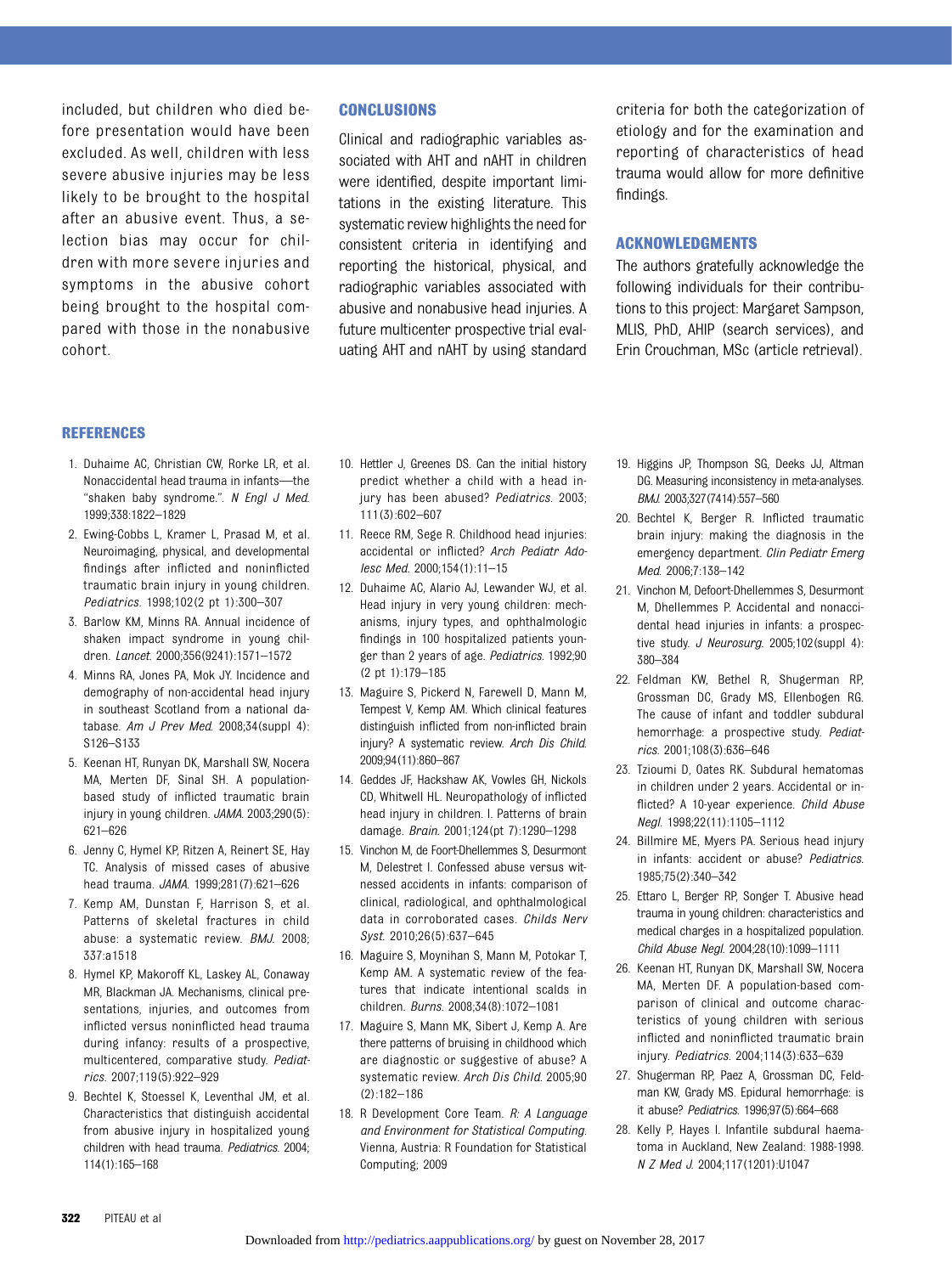- 29. Little J, Rubin D. Statistical Analysis with Missing Data. 2nd ed. NJ: Wiley and Sons, Inc; 2002
- 30. McKinney AM, Thompson LR, Truwit CL, Velders S, Karagulle A, Kiragu A. Unilateral hypoxic-ischemic injury in young children from abusive head trauma, lacking craniocervical vascular dissection or cord injury. Pediatr Radiol. 2008;38(2): 164–174
- 31. Ichord RN, Naim M, Pollock AN, Nance ML, Margulies SS, Christian CW. Hypoxicischemic injury complicates inflicted and accidental traumatic brain injury in young children: the role of diffusion-weighted imaging. J Neurotrauma. 2007;24(1):106– 118
- 32. Myhre MC, Grøgaard JB, Dyb GA, Sandvik L, Nordhov M. Traumatic head injury in infants and toddlers. Acta Paediatr. 2007;96 (8):1159–1163
- 33. Vavilala MS, Muangman S, Waitayawinyu P, et al. Neurointensive care; impaired cerebral autoregulation in infants and young children early after inflicted traumatic brain injury: a preliminary report. J Neurotrauma. 2007;24(1):87–96
- 34. Datta S, Stoodley N, Jayawant S, Renowden S, Kemp A. Neuroradiological aspects of

subdural haemorrhages. Arch Dis Child. 2005;90(9):947–951

- 35. Ewing-Cobbs L, Prasad M, Kramer L, et al. Acute neuroradiologic findings in young children with inflicted or noninflicted traumatic brain injury. Childs Nerv Syst. 2000;16 (1):25–33, discussion 34
- 36. Hobbs CJ. Skull fracture and the diagnosis of abuse. Arch Dis Child. 1984;59(3):246– 252
- 37. Hoskote A, Richards P, Anslow P, McShane T. Subdural haematoma and non-accidental head injury in children. Childs Nerv Syst. 2002;18(6-7):311–317
- 38. Ruppel RA, Kochanek PM, Adelson PD, et al. Excitatory amino acid concentrations in ventricular cerebrospinal fluid after severe traumatic brain injury in infants and children: the role of child abuse. J Pediatr. 2001;138(1):18–25
- 39. Kempe CH, Silverman FN, Steele BF, Droegemueller W, Silver HK. The batteredchild syndrome. JAMA. 1962;181:17–24
- 40. Caffey J. The whiplash shaken infant syndrome: manual shaking by the extremities with whiplash-induced intracranial and intraocular bleedings, linked with residual permanent brain damage and mental retardation. Pediatrics. 1974;54(4):396–403
- 41. Guthkelch AN. Infantile subdural haematoma and its relationship to whiplash injuries. BMJ. 1971;2(5759):430–431
- 42. Barr RG, Trent RB, Cross J. Age-related incidence curve of hospitalized Shaken Baby Syndrome cases: convergent evidence for crying as a trigger to shaking. Child Abuse Negl. 2006;30(1):7–16
- 43. Bylski DI, Kriewall TJ, Akkas N, Melvin JW. Mechanical behavior of fetal dura mater under large deformation biaxial tension. J Biomech. 1986;19(1):19–26
- 44. Kriewall TJ, Akkas N, Bylski DI, Melvin JW, Work BA Jr. Mechanical behavior of fetal dura mater under large axisymmetric inflation. J Biomech Eng. 1983;105(1):71–76
- 45. Galford JE, McElhaney JH. A viscoelastic study of scalp, brain, and dura. J Biomech. 1970;3(2):211–221
- 46. Kemp AM, Jaspan T, Griffiths J, et al. Neuroimaging: what neuroradiological features distinguish abusive from non-abusive head trauma? A systematic review. Arch Dis Child. 2011;96(12):1103–1112
- 47. Maguire SA, Kemp AM, Lumb RC, Farewell DM. Estimating the probability of abusive head trauma: a pooled analysis. Pediatrics. 2011;128(3). Available at: www.pediatrics. org/cgi/content/full/128/3/e550

FEEDING FRENZY: We often think of the ecosystem from the bottom up: singlecelled organisms capture energy from the sun and are at the bottom of the food chain. Larger animals feed on smaller ones culminating with the top predator that is preyed upon by no other species. We all know that if the algae were to die, the entire food chain would collapse. However, what happens if the predators, or those near the top of the food chain, disappear? Now, more data suggest the critical role that top predators play in managing food chains and ecosystems. As reported in The New York Times (Environment: June 12, 2012), salt marshes across Cape Cod are disintegrating. The reason for their destruction is that the Sesarma crab population has exploded. Juvenile and adult crabs are eaten by many different animals, but the key predators of the inch-long Sesarma crab are blue crabs, striped bass, and cod. The problem is that in areas where there is a lot of recreational fishing and shellfishing, the populations of these predators have been decimated. With fewer predators, the Sesarma crab population has increased dramatically. As the Sesarma crabs eat marsh grasses, vast areas of the salt marshes have become denuded of grass that is essential for the development of fish nurseries, filtering water, and prevention of erosion. Hence, the loss of the marsh grass has many detrimental effects. All ecosystems require balance. Removing either the foundation or the top predator from a food chain has profound untoward effects. At least there is something we can do for the salt marshes in Cape Cod: release any fish caught in these areas.

Noted by WVR, MD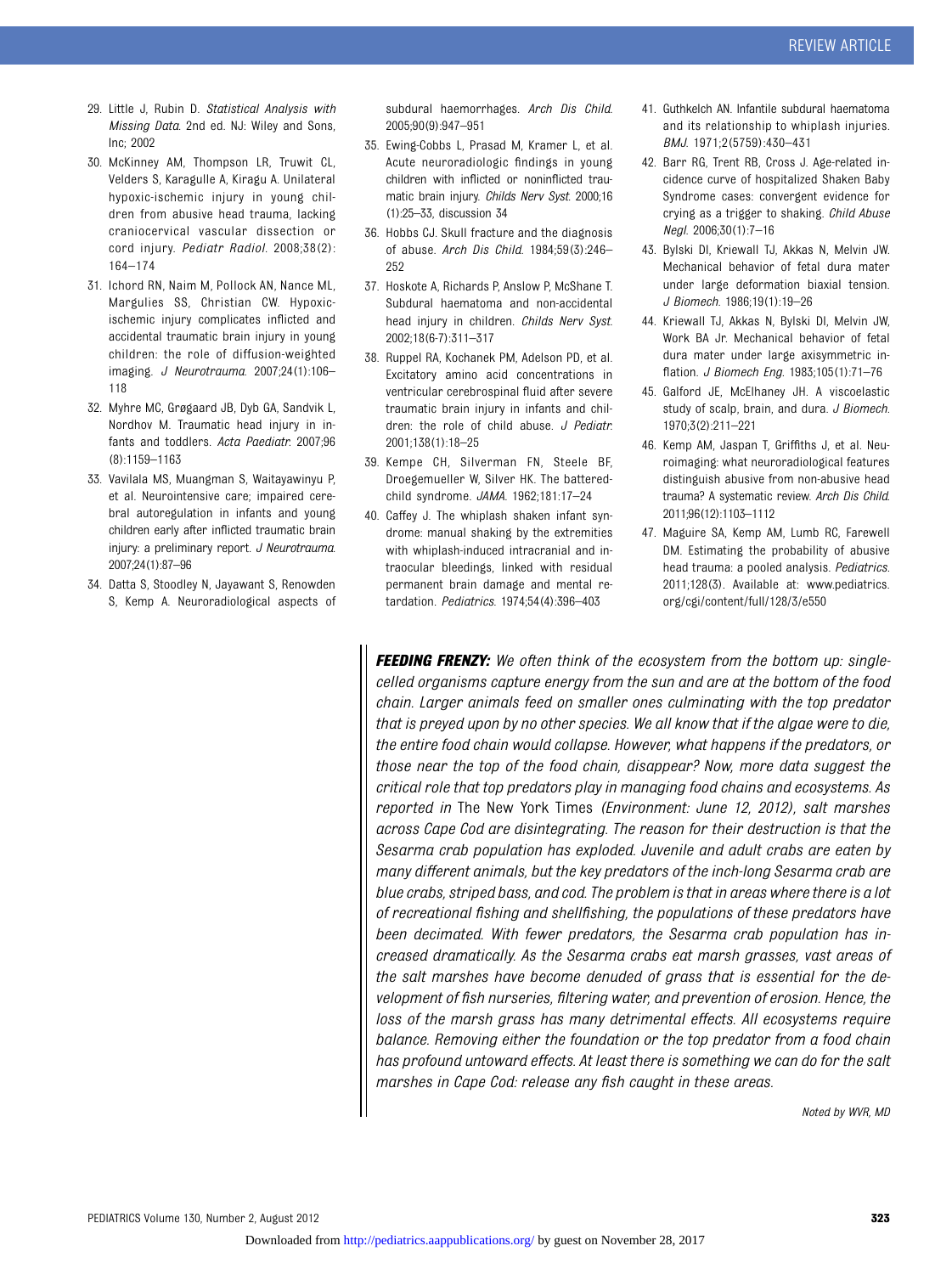#### **Nonabusive Head Trauma: A Systematic Review Clinical and Radiographic Characteristics Associated With Abusive and**

DOI: 10.1542/peds.2011-1545 originally published online July 9, 2012; *Pediatrics* 2012;130;315 Shalea J. Piteau, Michelle G.K. Ward, Nick J. Barrowman and Amy C. Plint

**Services Updated Information &** [http://pediatrics.aappublications.org/content/130/2/315](http://http://pediatrics.aappublications.org/content/130/2/315) including high resolution figures, can be found at: **Supplementary Material** [011-1545.DCSupplemental](http://pediatrics.aappublications.org/content/suppl/2012/07/03/peds.2011-1545.DCSupplemental) [http://pediatrics.aappublications.org/content/suppl/2012/07/03/peds.2](http://pediatrics.aappublications.org/content/suppl/2012/07/03/peds.2011-1545.DCSupplemental) Supplementary material can be found at: **References** <http://pediatrics.aappublications.org/content/130/2/315.full#ref-list-1> This article cites 44 articles, 18 of which you can access for free at: **Subspecialty Collections** [e\\_neglect\\_sub](http://classic.pediatrics.aappublications.org/cgi/collection/child_abuse_neglect_sub) [http://classic.pediatrics.aappublications.org/cgi/collection/child\\_abus](http://classic.pediatrics.aappublications.org/cgi/collection/child_abuse_neglect_sub) **Child Abuse and Neglect** following collection(s): This article, along with others on similar topics, appears in the **Permissions & Licensing** <https://shop.aap.org/licensing-permissions/> in its entirety can be found online at: Information about reproducing this article in parts (figures, tables) or **Reprints** <http://classic.pediatrics.aappublications.org/content/reprints> Information about ordering reprints can be found online:

ISSN: . 60007. Copyright © 2012 by the American Academy of Pediatrics. All rights reserved. Print American Academy of Pediatrics, 141 Northwest Point Boulevard, Elk Grove Village, Illinois, has been published continuously since . Pediatrics is owned, published, and trademarked by the Pediatrics is the official journal of the American Academy of Pediatrics. A monthly publication, it